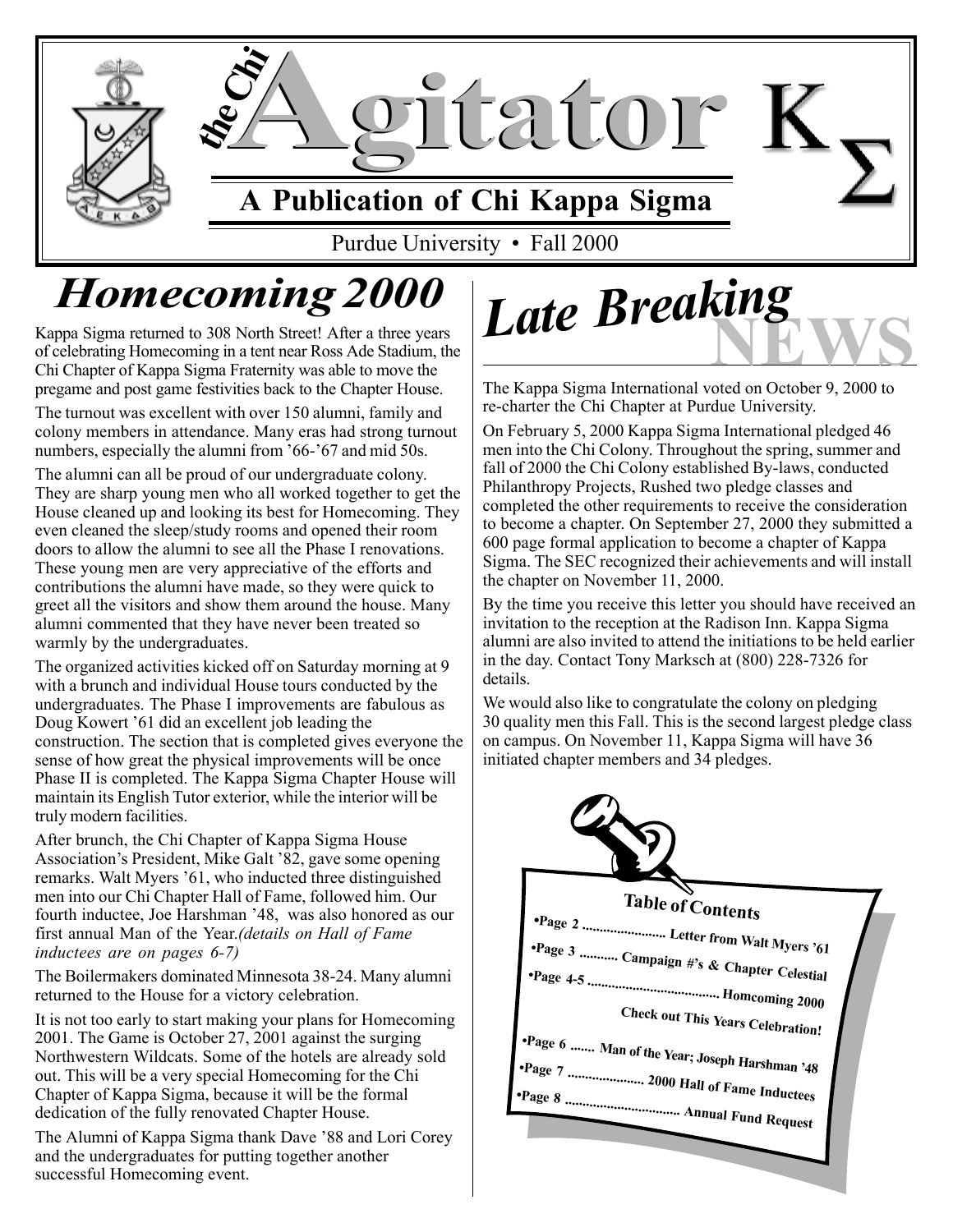## *The Agitator*

Published by Chi of Kappa Sigma, established 1883 in West Lafayette, Indiana. Please direct all news for *The Chi Agitator* to Kappa Sigma, c/o FMG, 744 North Stone Ave, Tucson, AZ 85705, or contact Tony Marksch at 800-228-7326 ext. 22 or email tony@FMGtucson.com

**Fall 2000 Contact Information** *Alumni Chapter:*

Dave Corey '88 317-875-7233 ext. 817 dcorey@iquest.net *Alumni Records Office:* Tony Marksch 800-228-7326 ext. 22 tony@fmgtucson.com

*Housing Corporation:* Mike Galt '82 630-922-1447 makm@kwom.com

### **Chi**

**Housing Corporation** *President:* Mike Galt '82 *Vice-President:* Jerry Albrecht '54 *Secretary:* Doug Kowert '60 *Treasurer:* John McCammon '62 *Board Members:* Byron Anderson '45 Lloyd Zickert '45 Ken Appel '54 Doug Kowert '60 Walt Myers '61 Steve Springer '67 Gregg Bruce '73 Scott French '81 Matt Brozovic '82 John Wylie '83 Jeff Tyler '84 Dave Corey '88 Scott Moren '89 Mike Griffin '90

# *Success Thank You BrothersCampaign Campaign Success!*

### Dear Brothers,

As we draw near the end of our capital campaign, I wanted to take a moment to extend the gratitude of the board to those who have given of their time, talent and financial resources in achieving the overall success of the campaign.

We have had 105 volunteers calling over 700 alumni in the last three years, and without your efforts and persistence we would never have completed one of the greatest comebacks of a fraternity in Purdue's history. Your efforts have produced \$1,800,740 in pledges from 300 alumni of which \$1,013,766 has been donated to the House Association and \$786,974 to the Educational Foundation.

We especially want to thank the following alumni for giving so much to this project: Joe Harshman '48, Alumnus Advisor, for organizing our colony; Scott French '81, Campaign Co-Chairman, for a tremendous job of coordinating our campaign with FMG and keeping our finances straight; Doug Kowert '60, Architecture and Contractor, for putting together all of the fine details to make this project happen; Matt Brozovic '82, for handling all stock transfers; John McCammon '60, for handling all the payments and pledges; Lloyd Zickert '45, for setting up our Educational Foundation and ongoing battle with the IRS; and Dave Corey '88, for always putting together a great Homecoming Weekend.

We want to also acknowledge our major gift donors. These donors have all pledged \$25,000 or more: Dick Freeman '47, Gordon Binder '54, Bill Topercer '58, Walt Richey '54, Jim Hill '31, Lloyd Zickert '45, Joe Harshman '48, Bill Schulenberg '48, Bob Covalt '50, John Haimbaugh '52, Jerry Albrecht '54, Al Crebo '60, Karl Christian '71, and two anonymous donors.

The first phase of the renovation was completed in August 2000 and we hope to begin the second phase on February 17, 2001. We are finally seeing the fruition of our hard work since we closed the house in 1997. We still have a long way to go, though, as an additional \$500,000 is needed to begin the phase two construction efforts. However, we would not have gotten this far without all of your support. You should all be proud of your efforts and success in reestablishing Chi as the leading fraternity at Purdue University. I am confident that we can work together to accomplish the final portion of our overall goal. We have overcome many obstacles and objections to complete our efforts to this point and we will conclude our efforts soon with your help. We thank you all.

Watt Myer.

Walt Myers '61 Campaign Chairman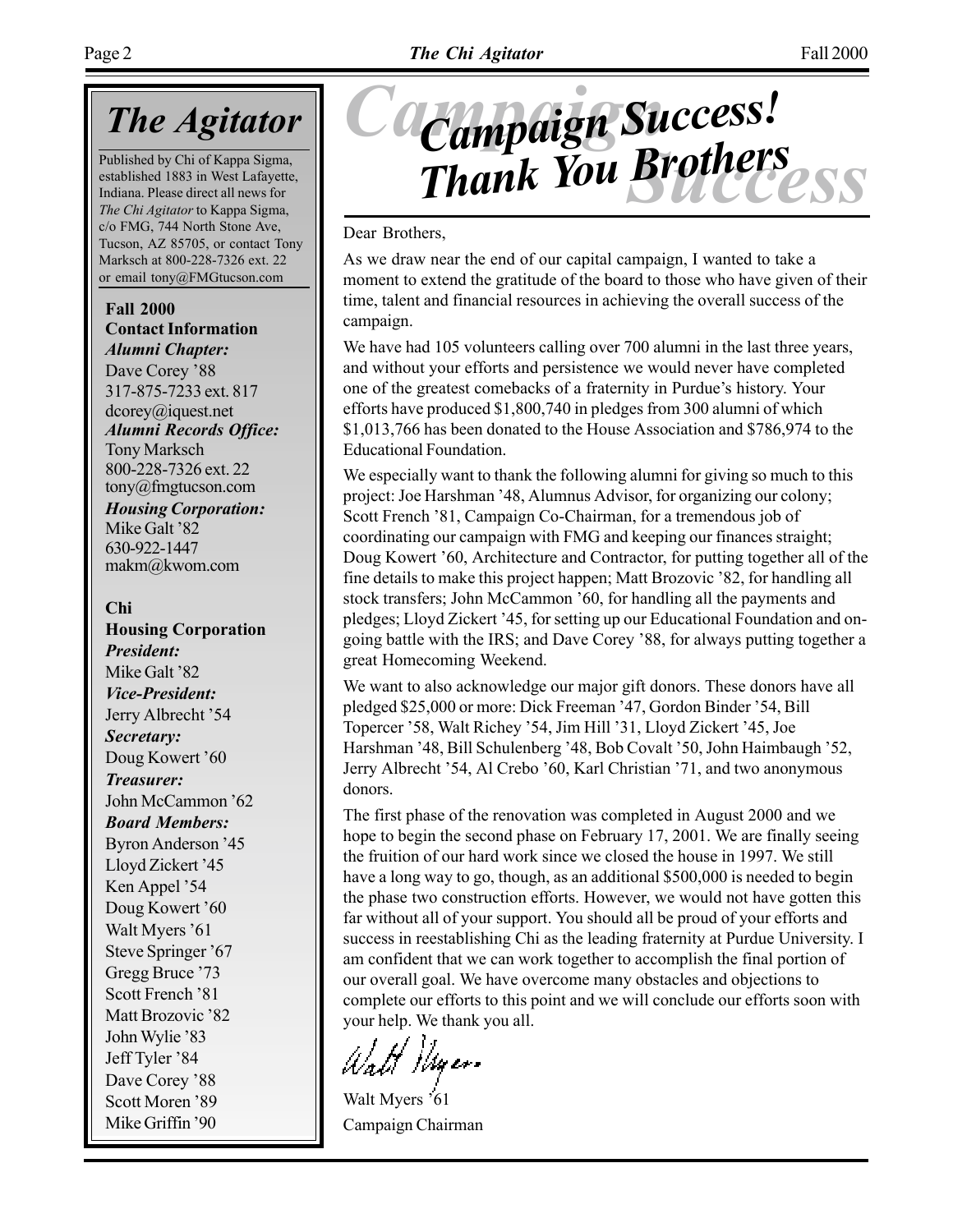| <b>Giving Level Name</b> | <b>Pledge Amount</b> | #'s Needed | #'s Recived | \$ Pledged  |
|--------------------------|----------------------|------------|-------------|-------------|
| Founders' Club:          | $$100k +$            | 6          | 3           | 600,039     |
| Star & Crescent Club:    | \$50-\$100K          | 6          | 2           | 128,660     |
| Heritage Club:           | $$25-\$50k$          | 15         | 12          | 352,340     |
| Boilermaker Club:        | $$10-$25k$           | 25         | 20          | 207,434     |
| Crescent Club:           | $$5-$10k$            | 50         | 57          | 297,424     |
| 308 North Street Club:   | $$2.5-$5K$           | 100        | 33          | 90,570      |
| Emerald Club:            | $$1 - $2.5k$         | 100        | 82          | 91,615      |
| Crest Club:              | \$500-\$999          | 50         | 53          | 27,516      |
| Builders' Club:          | \$499 or less        | 50         | 38          | 5,141       |
| <b>Totals</b>            |                      | 402        | 300         | \$1,800,740 |

# *Chapter Celestials*

#### Dear Friends,

I am writing with disheartening news. On July 29, Geoffrey Lewis Gessert was involved in a fatal car accident at the age of 26.

Since the spring of 1997, several members of Chi and I had the pleasure of forming deep friendships with Geoff. After his initiation in the fall of 1997, Geoff served as GP, GS, and as a devoted member of the kitchen staff for several years. Having been voted senior of the year in 1996, he graduated with a degree in industrial management and went to work for Menasha Corporation in Coloma, Michigan.

At Menasha, Geoff used his easy going personality as a foundation for an effective management style that propelled him to plant manager in just three years. Despite his performance at work, it was undoubtedly hard for his supervisors to recognize that Geoff held his family and friends above all else.

As a socialite, Geoff had a great fondness for fellowship, music, and bar games. His idea of a perfect evening included all three.

Geoff's family wanted me to extend their gratitude to all of those that were able to attend his funeral services. The large number of friends in attendance made an everlasting impression and gave them great comfort.

I would like to end with one of Geoff's favorite quotes. As so often is the case with memorials, a quote would make a fitting end to this letter. I originally heard it at my first pledge meeting seven years ago. As we took turns introducing ourselves to each other, we were asked to offer a quote that would give some indication of our personality. Geoff's quote was by John Candy in *Planes, Trains, and Automobiles.* In the movie, Candy is a laid back jolly fellow to whom good things just seem to happen. When Steve Martin asks him what his secret is, he offers the following advice: "Go with the flow like a twig in the shoulders of a mighty stream."

Jim Hill, Chi '33, died August 9 at the age of 88

We wish to recognize Jim as much for the example he provided as for his life's accomplishments. Here was a brother who had four life long passions: his family, his profession, Purdue and golf.

Like many, I knew Jim casually through his contributions to the chapter over the years. At no charge, he provided the chapter house heating system during the 1962 renovation. As part of the present fundraising campaign I got to know Jim on a more personal basis. I found him to be that rare man who's every business and life style decision was based upon principal.

As past president and chairman of the Hill Group, a mechanical contractor in Chicago, Jim saw to it that excellence was the only acceptable standard for the work his company did. The Hill Group is capable of conducting the largest, most complex piping and HVAC projects in Chicago.

His spouse, three children and 10 grandchildren reciprocated his devotion to family. They all gave Jim respect and deserved devotion. It was important to Jim that he set the standard for and gave guidance to his children and grandchildren.

Well into his eighth decade, Jim was found Jim in Ross Ade Stadium. A few years ago he funded a standing scholarship for Mechanical Engineering students. Also, the university named him Outstanding Purdue Engineer. Throughout his life Jim remained dedicated to Purdue and to Kappa Sigma.

I wish all of us had shared my good fortune to know and spend time with Brother Hill. He was an honorable, accomplished, generous man and we are so fortunate that he was our brother.

Walt Myers Chi '61

AEKDB, Joe Guerre '93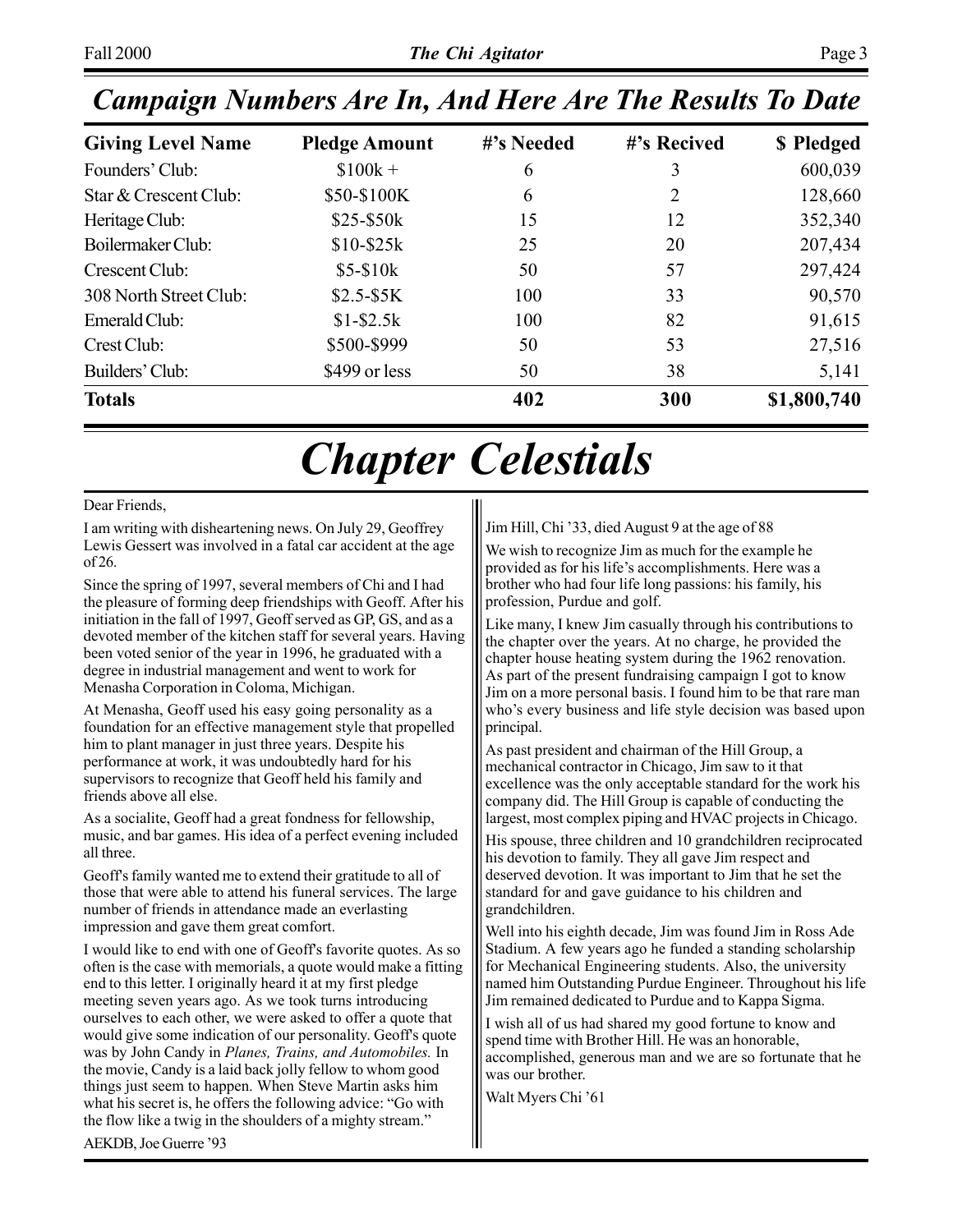# Page 4 *The Chi Agitator* Fall 2000 *Celebrating Chiís Celebrating Chiís*

## *The Founding of Chi*

It was Stephen A. Jackson's charm, persuasive powers and devotion to Kappa Sigma that spurred the founding of the Chi Chapter of Kappa Sigma. In 1884, Jackson, already a Kappa Sigma member, visited members of the Upsilon chapter at Hampden-Sydney. There he helped initiate the charter members of the chapter. While doing so, he was charmed by the pledge brother, William T. Thayer. Stephen liked the boy so much that he paid a special visit to his home in West Virginia. There he met Augustus Ruffner, who was a friend of William Thayer. Jackson successfully convinced the boys to transfer to Lafayette, Indiana. Together Thayer and Jackson installed the Chi Chapter on the Purdue campus. Shortly after, they initiated Ruffner '1885 who became Chi's first brother and Grand Master. By May 15, 1885, they had initiated four more brothers: Michael Steel Bright, Oscar and Ulysses Mutz and James Sidney Body.

Young and energetic, these founding brothers quickly began planning and organizing activities to ensure the success of the chapter. It was under their supervision that the chapter thrived and became the first of any fraternity in Indiana to maintain regular meetings.

Like today's members of Chi, the founding members were ambitious, enthusiastic and ready to extended their services

to others. The founding members and some later members were instrumental and largely responsible for starting the Kappa Sigma chapters at Illinois, Michigan, Indiana, Cornell and Penn State.







## *Opening the Doors*

It was in November 1922 after 12 years of hardwork, that the brothers at Chi were finally able to open the doors to their new red brick house. In 1910, the Chi Chapter House Association was formed and every initiate promised to donate \$100 to help fund the house. The house association's work was successful and by 1915 they were able to purchase the lot that Chi now calls home. It appeared that the house was well on its way. However, with the start of the war the House Association soon became defunct. It was in 1919 that the chapter resumed its work and reinvested interest in the building of the house.

In 1921 the chapter took action. The brothers initiated a high energy, labor intensive campaign for funds. They spent hours calling, putting together mailings and organizing fund raising campaigns. They were successful! By June 1922, the chapter house was being built, and by November 1922 the brothers were able to move in. To celebrate, the house was opened with a series of three receptions where more than 600 guests were entertained.

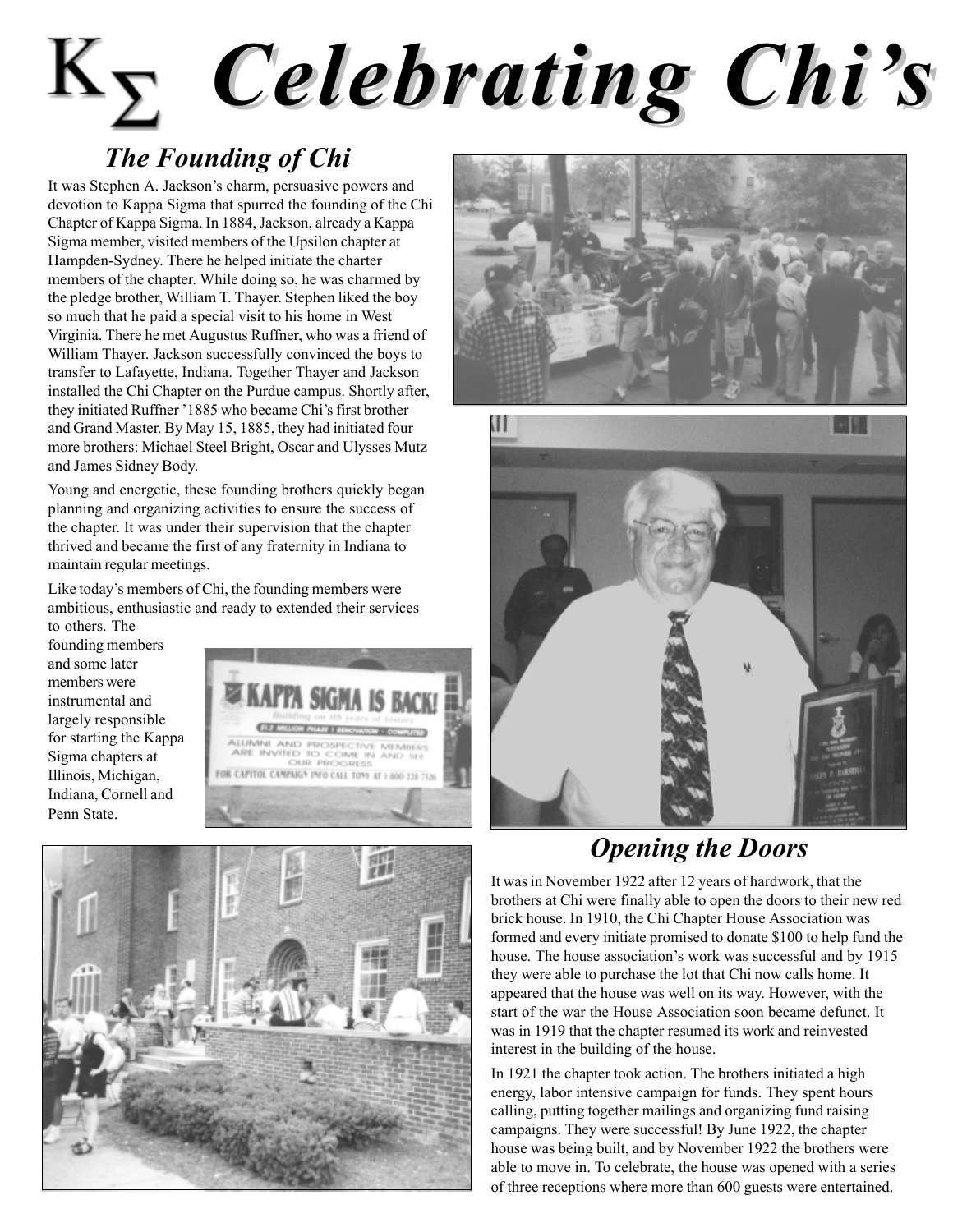# Fall 2000 *The Chi Agitator* Page 5 *Homecoming 2000 Homecoming 2000*



## *A Salute to the Founders*

In 1896, the thriving chapter of Chi, unable to purchase a house, moved into new quarters. It was there that they were able to revel in their success in the "elegant" Dancing Hall" and several smaller, wellfurnished rooms. Shortly after moving into their new quarters, the brothers put the dance hall to use and threw a party to celebrate the strong foundation, generosity and support of their founding brothers. It is in this same spirit that we recognize our founders this Homecoming 2000 with a *Poem for Founders' Day* by Charles C. Mierow.







*Sing we our ancient mother, Bononia, Mother of Men,*

*Crowned with the glory of Letters, training youth now as then*

*When in the new dawn of learning her sons, in their zeal to be free,*

*Robbers and tyranny spurning, gave life, Kappa Sigma, to thee.*

*Sing we the Five Friends and Brothers-McCormick and Arnold and Boyd*

*Rogers and Frank Nicodemus- men of true worth unalloyed,*

*Who, in the days of our fathers, by learning and fellowship, too,*

*Have brought to our colors new lustre, and founded our order anew.*

**Please see** *Updates* **on page 6...** *Semper-Bononia docet-Sing we our loved Kappa Sigma, sing we the Crescent and Star, Green White and Scarlet our colorsfame yet shall carry them far. Many, the sons of one mother, united as brothers we stand, these give us a long life in the land.*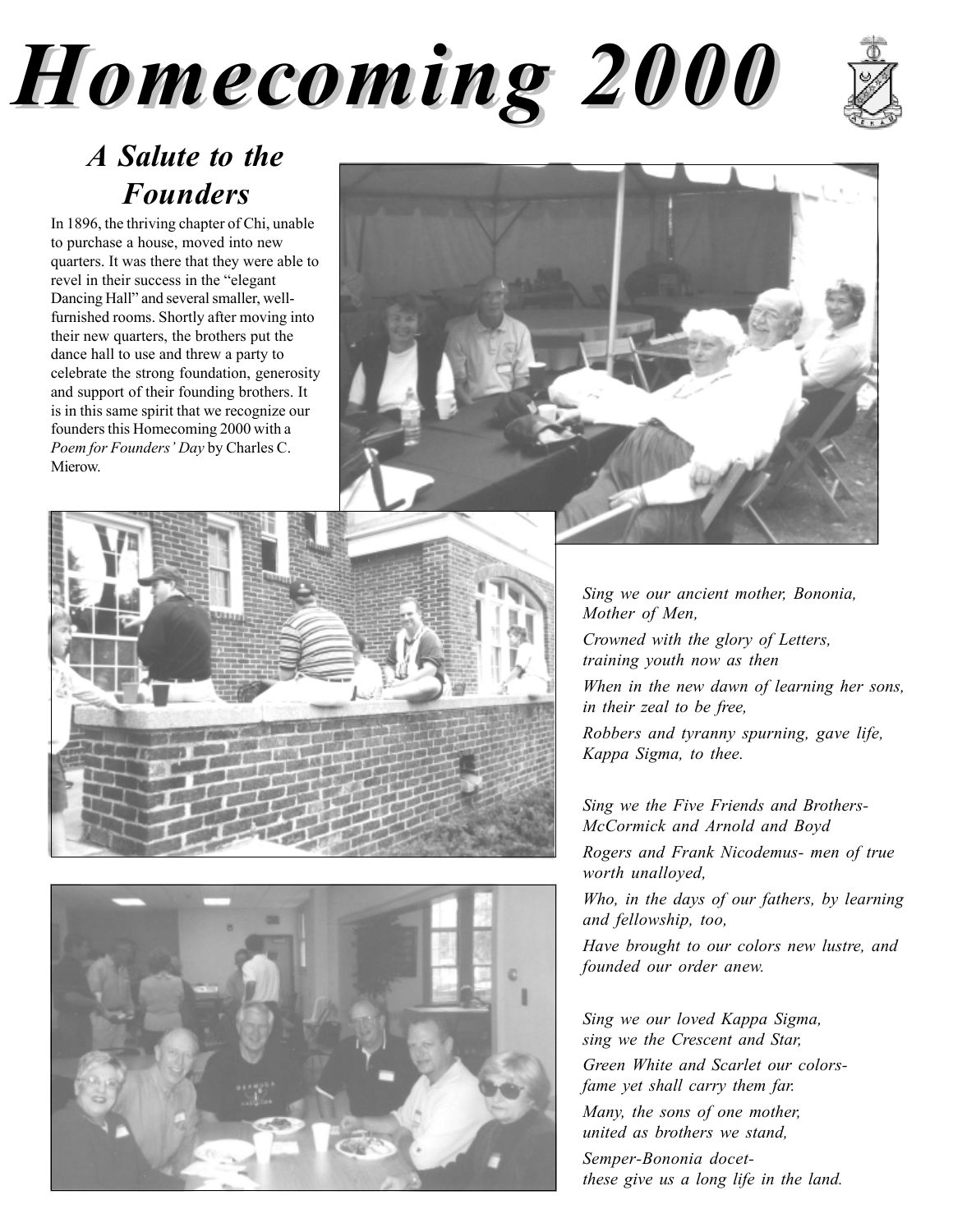# *Man of the Year: Joseph Harshman '48*



**Joseph Harshman '48** made a huge difference in our chapter's current and future success. Working above and beyond the call of duty, he has found solutions where others would have found only problems.

Before he retired, Joe worked for Parke-Davis where he had a successful 38 year career as a sales representative. Loyalty is one of Joe's key attributes and he stayed with Park-Davis for his entire career despite opportunities with other companies. He says they took good care of him , and he enjoyed working for them immensely. He was awarded numerous sales awards for his work during his time there.

Joe married Beneta in 1957 and they have five children: Kemp, Mark, Debbie, Malcolm and Suzy. He participated in the Boy Scouts with his sons and received the Silver Beaver Award and the Silver E Award while active with the Explorer Scouts.

Joe graduated with a Bachelors in Bacteriology, something that surely helped in his career. While an undergraduate, he was a reporter for the Exponant. He served as the Grand Scribe of the chapter and Pledgemaster for some time. He also edited the Chi Agitator. He credits his brother Jack as being the person who brought him into the house and showed him what the chapter was all about.

As an alumnus, Joe is a part of the President's Council, the John Purdue Club, and a Purdue Alumni Association as a lifetime member. He has been the Chapter Advisor for Chi Chapter since September 1999. He says that being the Chapter Advisor is rewarding and is glad that the members of the alumni association are extremely interested in providing a good experience for the undergraduates akin to what it used to be like when he was a student.

Joe says the best thing about Kappa Sigma are the friends he made as a young man that continue to thrive to this day. He loved the camaraderie and bond of brotherhood and says that the time when you are an undergraduate is a wonderful time in life. It goes fast so "seize the day".





**Joeís Colony Chapter**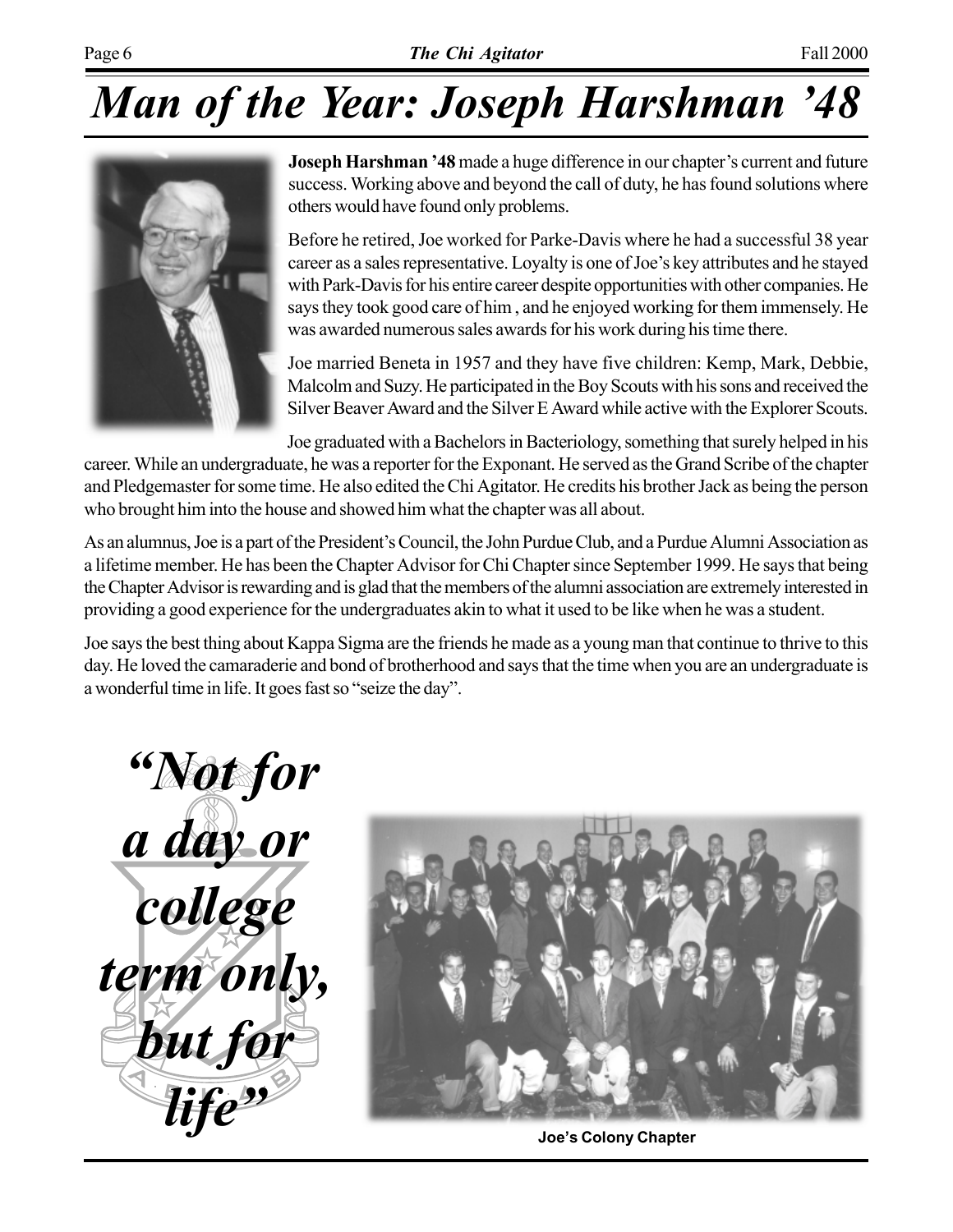## *2000 Hall of Fame Inductees*

#### **Robert Jones '61**

Itís a pretty safe bet that Brother Jones found plenty of relationships at Purdue University that have lasted a lifetime. Besides the members of the Chi Chapter, Robert also found his wife, Florence, who was a member of Pi Beta Phi at Purdue. Together they have two children: Scott, who is 30 and a graduate of UCLA; and his younger sister Leslie, who is 28 and a graduate of Colorado College.

Another safe bet is to say that Robert was also very busy during his time as a Boilermaker. Brother Jones not only was a member of the Chi Chapter beginning the fall of 1959, but he was also a member and eventual graduate of Purdue NROTC. Directly following his undergraduate studies, in which he received a BSEE in January 1963, Robert enrolled in the U.S. Navy, where he spent two years. In 1966 he landed his first professional job out of the water at Hewlett Packard, and remained there until 1968.

Brother Jones then joined a start-up company called Avantek, Inc., which manufactured semiconductors. During his time at Avantek, he earned an MBA from the University of Santa Clara in 1972. The company went public in 1977 and Robert was the director of marketing and sales until he left in 1980 to become an individual investor in real estate and stocks. After five years on his own, Brother Jones and three others founded Celeritek, Inc., a company that produces gallium arsenide semiconductors as well as related products for wireless communication applications. Robert retired in September of 1999.

Finally, Brother Jones says that since he lives one hour from San Francisco, 30 minutes from the ocean and four hours from Lake Tahoe, retired life isn't too shabby.

#### **Charles L. Marshall II** '61

Brother Marshall tried to put his experience with Kappa Sigma into words, but like the many who've experienced the overwhelming joy and brotherhood, he just couldn't come up with the right sayings.

"There is an affinity that is immutable, unending, and ... I just don't know how to explain it. I just don't know how to describe it," Charlie said. "Unless somebody experiences it and shares it, it is truly hard to describe the feeling in words."

Charlie, who earned his BS from Purdue in 1964, put his Kappa Sigma experience into three phases - past, present and future. He said the past is remembering the great times he spent growing up and maturing with all the brothers during those amazing college years. The present being the times he comes into contact with a brother he hasn't seen in many years and the affinity and love for one another immediately burns again. And finally, the future being the great goals and dreams he has for the current chapter.

Marshall has grown up from his undergraduate years when he needed hours of tutoring from a fellow brother just to pass calculus. He currently is the president, corporate officer and principal of various affiliated corporations of Grismer Tire Company, a 22 store chain based in Dayton, Ohio. Prior to working with Grismer, Brother Marshall was a company commander in the U.S. Army, stationed in Europe.

He has earned numerous awards for his successful career, including his garnering the status of finalist for the Ernst and Young Entrepreneur of the Year. He is also a two-time recipient of the Better Business Bureau Eclipse Award; once for business integrity and once for customer service - marking the only time both awards have been awarded to one company nominee.

Charlie is also a family man. He and his wife Isolde have one daughter, Heidi, who is 28 and enrolled in the master's program in international business at Thunderbird.

#### **John Prentice '66**

Brother Prentice knew from the beginning that he wanted to work with money. He was born on Aug. 2, 1947 and was initiated as a Kappa Sigma in 1966, where he quickly became involved as the fraternity's treasurer. That position spurned his way into the banking world, and now, 34 years later, he is seeing the fruits of his passion come to life. Brother Prentice is the President and CEO of Forethought Federal Savings Bank in Batesville, Indiana, the town he also calls home. Before taking on the job at the bank, John served as a corporate strategist at Ford Motor Company. He also has been involved in many other arenas in his field of expertise. He has been awarded a United States Patent, as well as an Echo Leader Award from the Direct Marketing Association. Brother Prentice is a Chartered Life Underwriter, a fellow at Life Management Institute and a Chartered Financial Consultant. To go along with these positions in his career, he also partakes in a plethora of outside activities.

Brother Prentice is the president of both the Oldenburg Academy School Board, and the Board of Trustees at Batesville United Methodist Church. He is on the Board of Directors at Margaret Mary Community Hospital and is a member of Boys Scouts of America.

John and his wife Cheryl have raised a son and a daughter; Cara, who is 24 and Matthew, who is 21.

During his college days, Brother Prentice earned a BSME from Purdue University in 1969 and then didnít mind trading in his Boilermaker hat for one embroidered with an IU as he earned his MBA from Indiana University in 1973.

E attribute more than a small portion of my success in life to the lessons I learned from my fraternity brothers," Prentice said. "After all this time, AEKDB."